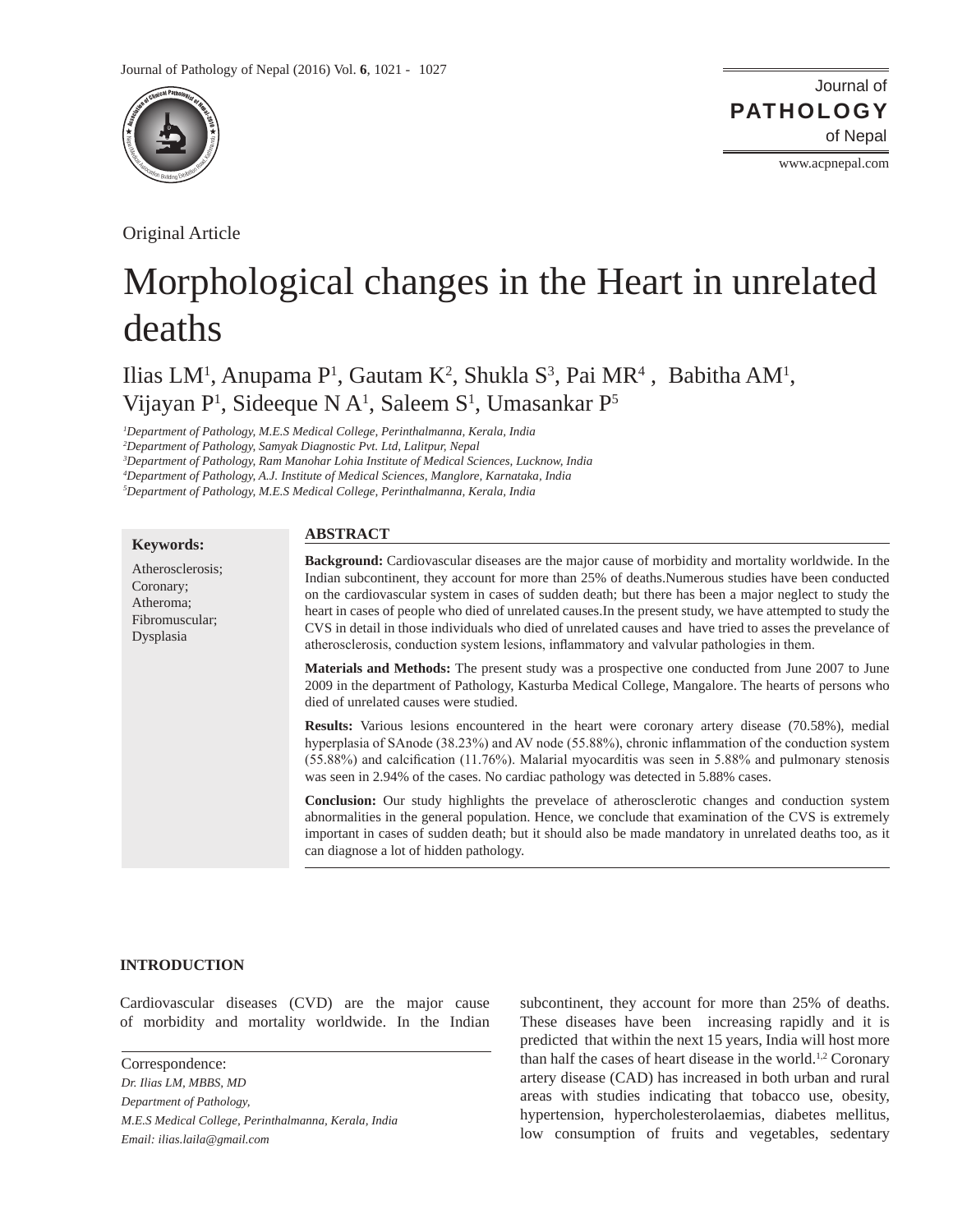**Table 1: Gross grading of luminal narrowing of coronary arteries** 

| <b>Occlusion</b> | $\Delta$ rade |
|------------------|---------------|
| Nil              |               |
| $25\%$           | Grade I       |
| $26 - 50%$       | Grade II      |
| $51 - 75%$       | Grade III     |
| $76-100\%$       | Grade IV      |

lifestyles and psychosocial stress being all important determinants of CAD in India.<sup>1,3</sup> The pattern of CAD in India is perplexing as it appears a decade earlier compared with the age incidence in developed countries.<sup>2,4</sup>

It is a well known fact the common cause of sudden deaths in more than 80% of cases is severe atherosclerotic coronary artery disease (CAD). In the remaining 20% of sudden death cases, no coronary lesions are usually found; this was frequently seen in younger individuals; and in them myocardial hypertrophy, valvular pathology, inflammatory diseases and conduction system abnormalities are usually found to be the cause of death.3,5

Numerous studies have been conducted on the cardiovascular system in cases of sudden death; but there has been a major neglect to study the heart in cases of people who died due to unrelated causes.

In the present study, we have studied the cardiovascular sytem in detail in those individuals who died of unrelated causes and we have tried to asses the prevelance of atherosclerosis, conduction system lesions, inflammatory and valvular pathologies in them.

The aim of this study was to study the morphological and histopathological changes and lesions in the heart, the valves, the coronaries and conduction system in cases of unrelated deaths.

#### **MATERIAL AND METHODS**

The present study was a prospective one conducted from June 2007 to June 2009 in the department of Pathology, Kasturba Medical College, Mangalore. The hearts of persons who died of unrelated causes like victims of road traffic accidents [RTA], poisoning and unclaimed bodies were studied. The cases were collected from Government Wenlock Hospital, Mangalore. Permission was obtained from institutaional review committee.

The heart with the proximal part of ascending aorta was removed from the body and fixed in 10% formalin to be evaluated at a later date. The hearts were examined externally to note the size, weight, fat deposition, course of the coronary arteries, contusions, haemorrhages and

**Table 2: Age group of study population**

|           | <b>Unrelated deaths</b> |       |  |  |  |  |  |
|-----------|-------------------------|-------|--|--|--|--|--|
| Age group |                         |       |  |  |  |  |  |
|           |                         | 20.59 |  |  |  |  |  |
| $25 - 34$ |                         | 11.76 |  |  |  |  |  |
| 35-44     |                         | 20.59 |  |  |  |  |  |
| 45-54     |                         | 40.18 |  |  |  |  |  |
| 55-64     |                         |       |  |  |  |  |  |
|           |                         |       |  |  |  |  |  |
| Total     |                         |       |  |  |  |  |  |

lacerations. The coronary arteries were first studied in situ to note for any thickening or hardening. At 5mm intervals, transverse cuts were made along the course of the coronaries and the extent of atherosclerotic changes were noted. The hearts were dissected along the direction of blood flow (Virchow's method). Care was taken not to damage the junction of the superior vena cava (SVC) with the right atrial appendage as this site harboured the SA node.

Once the heart was opened, the circumferences of the four valves were noted; presence of any thrombus or fibrosis was also noted.The myocardial thickness was taken 1cm above and below the atrioventricular valves. The heart was cleaned of all the post mortem clots and the wet weight was recorded.

The SA node was studied by making an incision extending from the SVC into the right atrial appendage. Another parallel incision was made lateral to the first one and a rectangular block of tissue was obtained. The nodal artery was looked for grossly and once identified, thin parallel sections were given.

The AV node was examined by making a linear incision just lateral to the coronary sinus ostia, extending up to the medial papillary muscle of the right ventricle. A parallel incision was made 1cm lateral to the first one and the block of tissue was removed. This block was divided into two; the lower part containing the muscular part of the IVS along with the bundles and the upper part containing the AV node and bundle of His. Thin longitudinal sections were given from the upper part and transverse sections were given from the lower part to study the respective areas.<sup>2</sup> The coronary arteries were scrutinized for any atheroma, and if present the gross grading of the narrowing was done (Table 1).

Presence of complicated lesions like haemorrhage, thrombus and rupture of plaque were also looked for. The coronary arteries which were heavily calcified were taken and kept for decalcification in formic acid (HCOOH =  $46.03$ ). Routine sections were taken from SA and AV nodes, Left main coronary artery (LMCA), Left circumflex artery (LCXA), Left anterior descending artery (LADA), Right coronary artery (RCA), Rt.ventricle and Lt. ventricle.Additional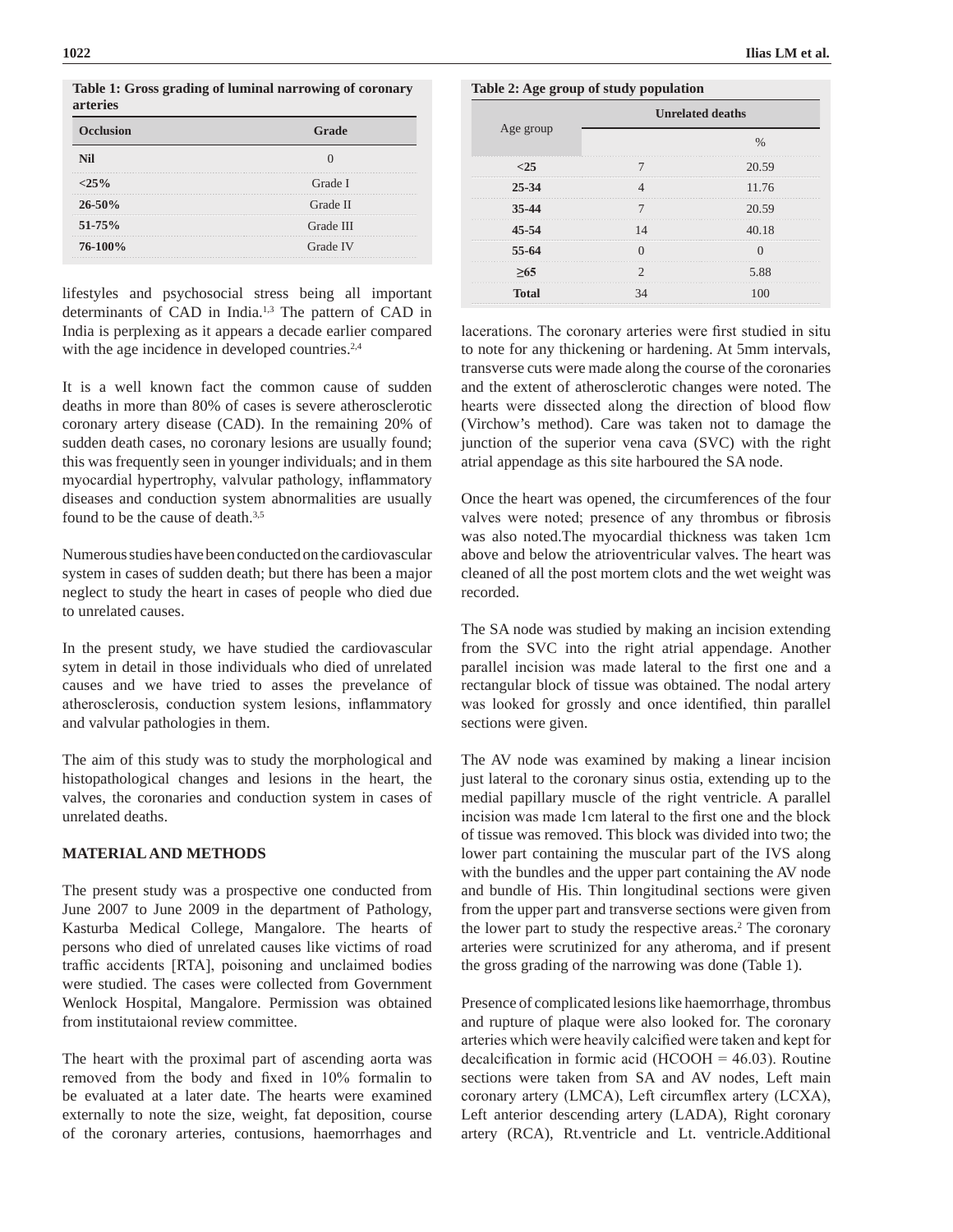|  |  | Table 3: Various pathological lesions found in the heart |
|--|--|----------------------------------------------------------|
|--|--|----------------------------------------------------------|

| <b>Pathological lesions</b>                                                           | No. of cases |       |
|---------------------------------------------------------------------------------------|--------------|-------|
| Atherosclerotic coronary artery disease with<br>and without conduction system lesions |              |       |
| Valvular heart disease-Pulmonary stenosis                                             |              |       |
| Malaria                                                                               |              |       |
| Conduction system lesions only                                                        |              | 23.53 |
| No significant cardiac pathology                                                      |              |       |
| Total                                                                                 |              |       |

sections were given in case any gross pathological lesions were found.

The sections were then processed by routine paraffin embedding techniques. Three to five micron-thick sections were prepared and stained with Haematoxylin and Eosin. Masson Trichrome stain was also employed to study the morphologic changes in the coronary arteries like atheroma and fibrous thickenings. It also helped to look for fibrosis within the nodes.

## **RESULTS**

This was a prospective study conducted in the Department of Pathology, Kasturba Medical College, Mangalore from June 2007 to June 2009. Thirty four cases of people who died of unrelated causes were studied; 29 cases (85.3%) were males whereas 5 (14.70%) were females. The youngest subject was a 16 year old girl and the oldest was an 82 year old man (Table 2). The causes of death in them were, poisoning (23.53%), 20.59% cases were found dead, 11.76% cases of electrocution, 5.9% died due to hanging; drowning and burns constituted 2.94% of the cases each.

The various histopatholological lesions encountered in them were atherosclerosis, malaria, pulmonary stenosis and conduction system lesions. (Table 3).

Normal right ventricular wall thickness is 0.3-0.5cm. Right ventricular wall hypertrophy with reduced chamber size and reduced pulmonary valve circumference (0.5cm) was seen

| Table 4: Microscopic changes in SA node |  |  |  |  |
|-----------------------------------------|--|--|--|--|
|-----------------------------------------|--|--|--|--|

| Microscopic<br>features in SA           | <b>Unrelated deaths</b> |       |  |  |  |  |  |
|-----------------------------------------|-------------------------|-------|--|--|--|--|--|
| node                                    | No. of cases            |       |  |  |  |  |  |
| <b>Fibromuscular</b><br>dysplasia (FMD) |                         | 17.65 |  |  |  |  |  |
| <b>Fat infiltration</b>                 |                         | 11.76 |  |  |  |  |  |
| $FMD+ fat$<br>infiltration              |                         | 26.47 |  |  |  |  |  |
| Unremarkable                            |                         | 26.47 |  |  |  |  |  |
| <b>Not sampled</b>                      |                         | 17.65 |  |  |  |  |  |
|                                         |                         |       |  |  |  |  |  |

in one case of congenital pulmonary valve stenosis.Normal pulmonary valve circumference is 7-9cm. The normal left ventricular wall thickness is 1-1.5cm. Left ventricular hypertrophy was seen in 4 out of 34 cases (11.76%).

Degenerative changes were noted in the SA node in 19 out of 34 cases (55.88%) (Table4 and 5). Degenerative and pathological changes in the AV node was seen in 29 out of 34 cases (85.29%) (Table 6 and 7)

#### **Coronary atherosclerosis**

Atheromas in the coronaries were seen in in 24 out of 34 cases (70.59%) of cases.(Table 8). LMCA---Grade V (7 cases, fig.1) and grade VI atheroma (1 case, fig.2) were seen in the LMCA in 8 out of 34 cases. (23.52%). Grade II (1 case), Grade III (4 cases) and Grade IV (6 cases) atheromas were seen in 11 cases out of 34 (32.35%). LADA--Grade V (7 cases) and Grade VI (1 case )atheromas were seen in 8 out of 34 cases (23.53%) .Grade III (3 cases)and Grade IV (5 cases)atheromas were seen in 8 out of 34 cses. (23.53%). LCXA--5 cases of Grade V atheroma (14.70%), 2 cases of G III and 4 cases of G IV atheromas (17.65%) were seen in 34 cases of death due to other causes. RCA--3 cases of grade V and 1 case of grade VI atheroma (11.76%) was noted.Also there were 2 cases each of grade II and III atheroma and 4 cases of grade IV atheroma (23.52%). Coronary atheromas were seen involving all the 4 arteries

|     |              |  |  | -- | ___ | Age group | _____ |
|-----|--------------|--|--|----|-----|-----------|-------|
| $-$ | $\mathbf{a}$ |  |  |    |     |           |       |

**Table 5: Distribution by age groups and microscopic features in SA node** 

| Microscopic features in<br>SA node |                | <25           |                | $25 - 34$     |                | $35 - 44$     |                | $45 - 54$     | 55-64          |               |                | $\geq 65$      |                | <b>Total</b>  |
|------------------------------------|----------------|---------------|----------------|---------------|----------------|---------------|----------------|---------------|----------------|---------------|----------------|----------------|----------------|---------------|
|                                    | no of<br>cases | $\frac{0}{0}$ | no of<br>cases | $\frac{0}{0}$ | no of<br>cases | $\frac{0}{0}$ | no of<br>cases | $\frac{0}{0}$ | no of<br>cases | $\frac{0}{0}$ | no of<br>cases | $\frac{0}{0}$  | no of<br>cases | $\frac{0}{0}$ |
| <b>FMD</b>                         |                | 2.94          | 2              | 5.88          | $\Omega$       | $\Omega$      | 2              | 5.88          | $\Omega$       |               |                | 2.94           | 6              | 17.64         |
| <b>Fat infiltration(fat)</b>       | $\Omega$       | $\Omega$      |                | $\Omega$      | $\overline{2}$ | 5.88          | $\overline{2}$ | 5.88          | $\Omega$       | $\theta$      | $\Omega$       | $\overline{0}$ | $\overline{4}$ | 11.76         |
| $FMD + Fat$                        | $\Omega$       | $\theta$      |                | 2.94          |                | 2.94          | 7              | 20.59         | $\Omega$       |               | $\Omega$       | $\Omega$       | 9              | 26.47         |
| Unremarkable                       | 4              | 11.76         |                | 2.94          | $\overline{c}$ | 5.88          | $\overline{2}$ | 5.88          | $\Omega$       | $\theta$      | $\Omega$       | $\Omega$       | 9              | 26.47         |
| Not sampled                        | $\mathfrak{D}$ | 5.88          | $\Omega$       | $\Omega$      | $\overline{2}$ | 5.88          |                | 2.94          | $\Omega$       | $\Omega$      |                | 2.94           | 6              | 17.65         |
| <b>Total</b>                       | $\mathbf{7}$   | 20.59         | 3              | 8.82          | 6              | 17.64         | $\overline{7}$ | 20.59         | $\mathbf{0}$   | $\mathbf{0}$  | $\mathbf{2}$   | 5.88           | 34             | 100           |

*[FMD: Fibromuscular Dysplasia; Fat: Fat infiltration; Fib: Fibrosis]*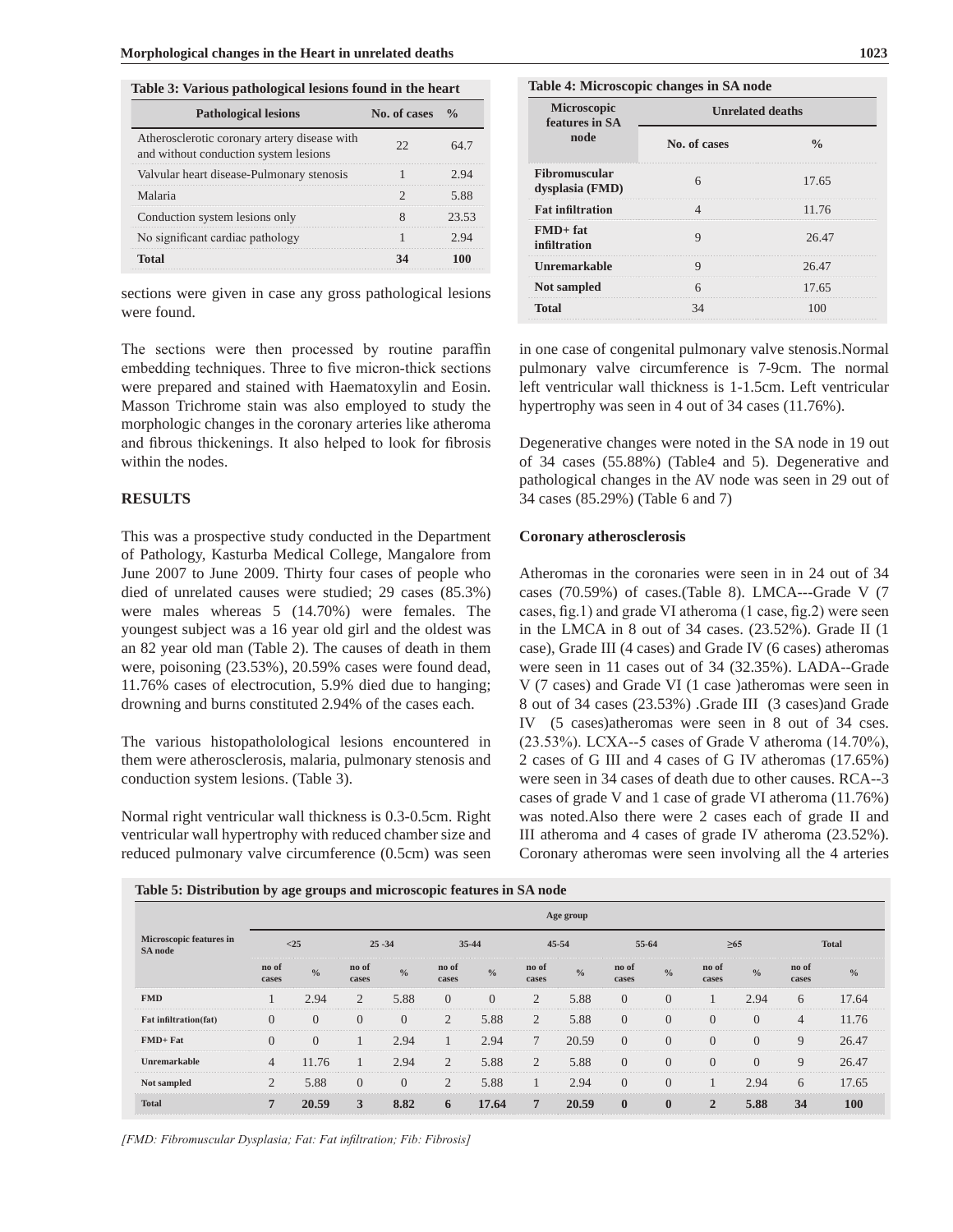| Microscopic features in AV node |                | Frequency $(\% )$ |
|---------------------------------|----------------|-------------------|
| Fat                             |                | 2.94              |
| $FMD + Fat$                     | 5              | 14.7              |
| C.I                             | 8              | 23.5              |
| $FMD+C.I$                       | 3              | 8.82              |
| $_{\rm{Fat}+C.I}$               | 1              | 2.94              |
| $FMD+ Fat+C.I$                  | 3              | 8.82              |
| $Fib+C.I$                       | 2              | 5.88              |
| $FMD+ Fat+Fib+C.I$              | $\mathfrak{D}$ | 5.88              |
| <b>FMD+Cal</b>                  |                | 2.94              |
| Fat+Cal                         |                | 5.88              |
| Fib+Cal                         | ı              | 2.94              |
| Unremarkable                    | 4              | 11.76             |
| <b>Not sampled</b>              |                | 2.94              |
| <b>TOTAL</b>                    | 34             | 100               |

 *[FMD-Fibromuscular Dysplasia, Fat-Fat infiltration, Fib-Fibrosis, C.Ichronic inflammation, Cal-calcification]*

and involving 3 arteries in 5 cases each (14.70% each). (Table 8) Complicated atheromas were in 6 out of 34 cases (17.65%). The commonest complications noted was critical stenosis followed by thrombus and haemorrhage.(Table 9)

#### **DISCUSSION**

A random study of 34 autopsy cases, died of unrelated causes was done to evaluate the incidence of various types of heart diseases and relative frequency of these diseases

|  | Table 7: Age groups and microscopic features of the AV node |  |  |
|--|-------------------------------------------------------------|--|--|
|--|-------------------------------------------------------------|--|--|

in the population. Cases included were poisoning, RTA, hanging, burns etc. This study was an attempt to asses the load of cardiac diseases in an otherwise normal group of people. A detailed study of the conduction system was also undetaken.

There were 5 females and 29 males and the male to female ratio was 5.8:1. The youngest was a 16 year old girl who had hung herself and the oldest was an 82 year old man who had drowned (Table 3). Baroldi et al6 studied the cardiovascular system in those who had accidental deaths. Of the 97 accident cases in his study, 88 cases were males and 9 were females (M/F=9.7:1). In the present study, 34 cases were studied in the age range 16-82 years (29 males to 5 females). The male to female ratio was (5.8:1).

Heart weight was considered pathological when it was  $\geq 500$ gm. In the study by Baroldi et al4, the heart weight  $(\geq 500$ gm) was noted in 10 cases belonging to the accident group (10.3%). In the present study, pathological increase in heart weight was noted in 1 case (2.94%); seen in a 22 year old female who had died of RTA, but on autopsy was diagnosed as a case of congenital pulmonary valve stenosis.

#### **Coronary atherosclerosis**

Coronary atheromas of different grades were seen in all 97 accident cases  $(100%)$  studied by Baroldi et al<sup>6</sup> and in 24 out of 34 cases in the present study (70.58%).

The incidence of critical stenosis involving the coronaries was lower in the present study (17.64%) when compared

|                                    | Age group        |                  |                         |                  |                 |                |                  |                |                  |                |                |                  |                |              |
|------------------------------------|------------------|------------------|-------------------------|------------------|-----------------|----------------|------------------|----------------|------------------|----------------|----------------|------------------|----------------|--------------|
| Microscopic features in<br>AV node |                  | <25              |                         | $25 - 34$        |                 | 35-44          |                  | $45 - 54$      | 55-64            |                | $\geq 65$      |                  |                | <b>Total</b> |
|                                    | no of<br>cases   | $\frac{0}{0}$    | no of<br>cases          | $\frac{0}{0}$    | no of<br>cases  | $^{0}/_{0}$    | no of<br>cases   | $\frac{0}{0}$  | no of<br>cases   | $\frac{0}{0}$  | no of<br>cases | $\frac{0}{0}$    | no of<br>cases | $^{0}/_{0}$  |
| Fat                                | $\overline{0}$   | $\overline{0}$   | $\overline{0}$          | $\overline{0}$   | $\mathbf{0}$    | $\overline{0}$ | 1                | 2.94           | $\overline{0}$   | $\overline{0}$ | $\overline{0}$ | $\overline{0}$   | $\mathbf{1}$   | 2.94         |
| FMD+Fat                            | $\boldsymbol{0}$ | $\boldsymbol{0}$ | $\mathbf{0}$            | $\overline{0}$   | 1               | 2.94           | $\overline{4}$   | 11.7           | $\Omega$         | $\overline{0}$ | $\overline{0}$ | $\overline{0}$   | 5              | 14.7         |
| C.I                                | 5                | 14.70            | $\mathbf{1}$            | 2.94             | $\overline{2}$  | 5.88           | $\boldsymbol{0}$ | $\overline{0}$ | $\overline{0}$   | $\overline{0}$ | $\overline{0}$ | $\overline{0}$   | 8              | 23.53        |
| $FMD+C.I$                          | $\overline{0}$   | $\overline{0}$   | $\mathbf{1}$            | 2.94             | $\mathbf{1}$    | 2.94           | $\mathbf{1}$     | 2.94           | $\overline{0}$   | $\overline{0}$ | $\overline{0}$ | $\overline{0}$   | 3              | 8.82         |
| Fat+C.I                            | $\overline{0}$   | $\boldsymbol{0}$ | $\mathbf{0}$            | $\overline{0}$   | $\overline{0}$  | $\overline{0}$ | $\mathbf{1}$     | 2.94           | $\overline{0}$   | $\overline{0}$ | $\overline{0}$ | $\boldsymbol{0}$ | $\mathbf{1}$   | 2.94         |
| $FMD+ Fat+C.I$                     | $\overline{0}$   | $\overline{0}$   | $\overline{0}$          | $\overline{0}$   | 1               | 2.94           | $\overline{2}$   | 5.88           | $\overline{0}$   | $\overline{0}$ | $\overline{0}$ | $\overline{0}$   | 3              | 8.82         |
| $Fib+C.I$                          | $\overline{0}$   | $\overline{0}$   | $\overline{0}$          | $\overline{0}$   | $\overline{2}$  | 5.88           | $\overline{0}$   | $\overline{0}$ | $\overline{0}$   | $\overline{0}$ | $\overline{0}$ | $\overline{0}$   | $\overline{2}$ | 5.88         |
| $FMD+$<br>Fat+Fib+C.I              | $\overline{0}$   | $\mathbf{0}$     | $\mathbf{0}$            | $\boldsymbol{0}$ | $\mathbf{0}$    | $\mathbf{0}$   | $\mathbf{2}$     | 5.88           | $\boldsymbol{0}$ | $\mathbf{0}$   | $\mathbf{0}$   | $\boldsymbol{0}$ | $\overline{2}$ | 5.88         |
| Fib+Cal                            | $\overline{0}$   | $\mathbf{0}$     | $\overline{0}$          | $\Omega$         | $\Omega$        | $\overline{0}$ | $\mathbf{1}$     | 2.94           | $\Omega$         | $\Omega$       | $\overline{0}$ | $\overline{0}$   | $\mathbf{1}$   | 2.94         |
| FMD+Cal                            | $\overline{0}$   | $\boldsymbol{0}$ | $\overline{0}$          | $\overline{0}$   | $\overline{0}$  | $\overline{0}$ | $\boldsymbol{0}$ | $\overline{0}$ | $\overline{0}$   | $\overline{0}$ | $\mathbf{1}$   | 2.94             | 1              | 2.94         |
| Fat+Cal                            | $\overline{0}$   | $\overline{0}$   | $\overline{0}$          | $\overline{0}$   | $\mathbf{0}$    | $\overline{0}$ | $\mathbf{1}$     | 2.94           | $\theta$         | $\overline{0}$ | $\mathbf{1}$   | 2.94             | $\overline{2}$ | 5.88         |
| <b>Unremarkable</b>                | 1                | 2.94             | $\overline{2}$          | 5.88             | $\mathbf{0}$    | $\overline{0}$ | 1                | 2.94           | $\overline{0}$   | $\overline{0}$ | $\overline{0}$ | $\mathbf{0}$     | $\overline{4}$ | 11.7         |
| Not sampled                        | 1                | 2.94             | $\overline{0}$          | $\overline{0}$   | $\mathbf{0}$    | $\overline{0}$ | $\boldsymbol{0}$ | $\overline{0}$ | $\overline{0}$   | $\overline{0}$ | $\overline{0}$ | $\overline{0}$   | $\mathbf{1}$   | 2.94         |
| <b>Total</b>                       | $\overline{7}$   | 20.59            | $\overline{\mathbf{4}}$ | 11.76            | $7\phantom{.0}$ | 20.6           | 12               | 28.75          | $\mathbf{0}$     | 35.3           | 3              | 8.82             | 34             | 100          |

*[FMD: Fibromuscular Dysplasia; Fat: Fat infiltration; Fib: Fibrosis; C.I: chronic inflammation; Cal: calcification]*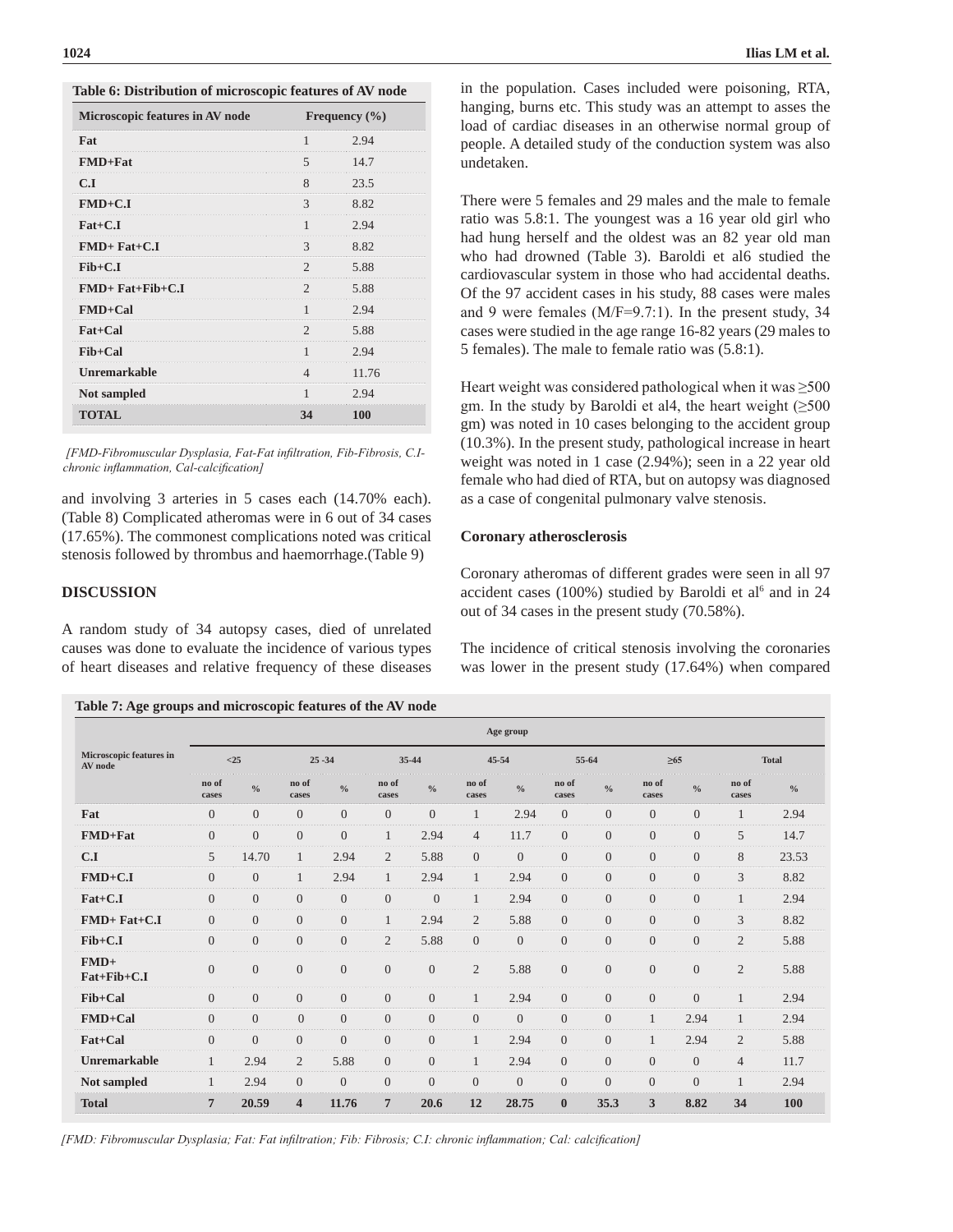| <b>Atheroma</b>    | No. of cases | $\frac{0}{\alpha}$ |  |
|--------------------|--------------|--------------------|--|
| <b>LMCA</b>        |              | 17.64              |  |
| <b>RCA</b>         |              | 2.94               |  |
| <b>LADA</b>        |              | 2.94               |  |
| $LMCA+RCA$         |              | <br>2.94           |  |
| $LMCA+RCA+LADA$    |              | 11.76              |  |
| $RCA+LADA+LCXA$    |              | 2.94               |  |
| LADA+LMCA+LCXA     |              | 14.70              |  |
| LMCA+RCA+LADA+LCXA |              | 14.70              |  |
| UNREMARKABLE       |              | 29.4               |  |
| TOTAL              |              |                    |  |

**Table 8: Presence of atheroma in individual coronary arteries**

to the study of Baroldi et al6 (39.17%) (Table 10). In both the studies, the incidence of coronary atherosclerosis with critical stenosis involving 2 vessels or  $3 \ge 3$  vessels was less. This feature was similar in both the studies.

Because of theses findings Baroldi et al<sup>6</sup> argued that severe stenosis even multiple in nature can be ineffective in producing sudden death; as these individuals survived with complicated atheromas. This feature could be explained due to the presence of collateral circulation between the coronaries, thus preventing fatal ischaemia.

Left anterior descending artery was the most common artery to be involved by atherosclerosis according to Baroldi et al<sup>6</sup> which was not in concordance with the present study; where the left main coronary artery was more frequently involved. (Table 11)

#### **Conduction system**

The study of the conduction system (CS) was included to look for the evidence of various pathologies affecting the nodes in an otherwise normal population.

Charlton et al<sup>7</sup> examined conduction system in accident cases in 15 hearts. In his study, 10 cases showed abnormalities in the conduction system; fibromuscular dysplasia (fig.3A and B) was seen affecting the nodal arteries in the age range of

| Table 10: Comparison of atherosclerotic changes be- |  |
|-----------------------------------------------------|--|
| tween the studies                                   |  |

| <b>Atherosclerosis involving</b><br>coronary arteries with critical<br>stenosis | <b>Baroldi</b> et al <sub>6</sub> | <b>Present study</b> |
|---------------------------------------------------------------------------------|-----------------------------------|----------------------|
| Single vessel                                                                   | 26(26.80%)                        | $4(11.76\%)$         |
| Double vessel                                                                   | $9(19.28\%)$                      | $1(2.94\%)$          |
| $3$ > 3 vessel                                                                  | $3(3.09\%)$                       | $1(2.94\%)$          |
| Total                                                                           | 38 (39.17%)                       | $6(17.64\%)$         |

**Table 9: Complicated atheroma in individual coronary arteries** 

| <b>Complicated atheroma</b> |              |       |
|-----------------------------|--------------|-------|
|                             | No. of cases |       |
| LMCA                        |              |       |
| LADA                        |              |       |
| $RCA+LCXA$                  |              |       |
| LADA+LMCA+LCXA              |              |       |
| <b>TOTAL</b>                |              | 17.65 |

7-59 years. In the present study, FMD was seen affecting the nodal arteries in the age range of 24- 82 years.

FMD of the nodal arteries was seen affecting young and old individuals alike; in both the study by Charlton et al<sup>7</sup> and in the present study. However, other degenerative changes like fibrosis and fat infiltration were seen more in the elderly in the present study, and was similar to the findings of Charlton et al.<sup>7</sup> (Table 12) Another study was conducted by Nishida et al8; in which they studied the CS in 42 accidental cases. They found 2 cases with FMD of AV nodal artery.<sup>8</sup>

Pathogenesis of FMD is still unclear. Congenital or acquired defects of smooth muscle/ collagen /elastin or congenital or acquired defects of local arterial innervations may all play contributory roles. Sinus node artery is an unusually stressed artery, coursing through a comparatively dense collagen sheath, which might render it susceptible to mural disease.<sup>2,9</sup>

The present study showed FMD of the SA node artery in 44.11% of cases (15 cases) and FMD of AV node artery (14 cases) in 41.17 % cases. FMD is histologically similar to arterial dysplastic changes seen in renal arteries and in other muscular arteries. Many individual reports have linked SCD with nonatherosclerotic narrowing of the SA and AV nodal arteries. Narrowing of these arteries has also been described as a frequent finding in subjects dying of other causes too in literature; as seen in our subjects. Hence, the association of sudden death with the narrowing of sinus nodal artery remains anecdotal.<sup>10</sup>

In the present study, fibrofatty change in SA node and AV node were seen in 38.23% and 55.88% cases respectively which was much higher than the findings of Charton et al<sup>7</sup> (Table 12). Presence of mononuclear inflammatory cells was seen in 55.88% cases which was higher than the findings of Charlton et al<sup>7</sup> (Table 12). Charlton et al<sup>7</sup> could not explain these collections of mononuclear cells and they thought it was associated with remodelling of cardiac skeleton or with fat infiltration in the nodes.

Calcification in the nodes is described by Gulino et al.<sup>10</sup> They said that heavy calcification of the aortic valve or the mitral valve annulus may compress the conduction tissue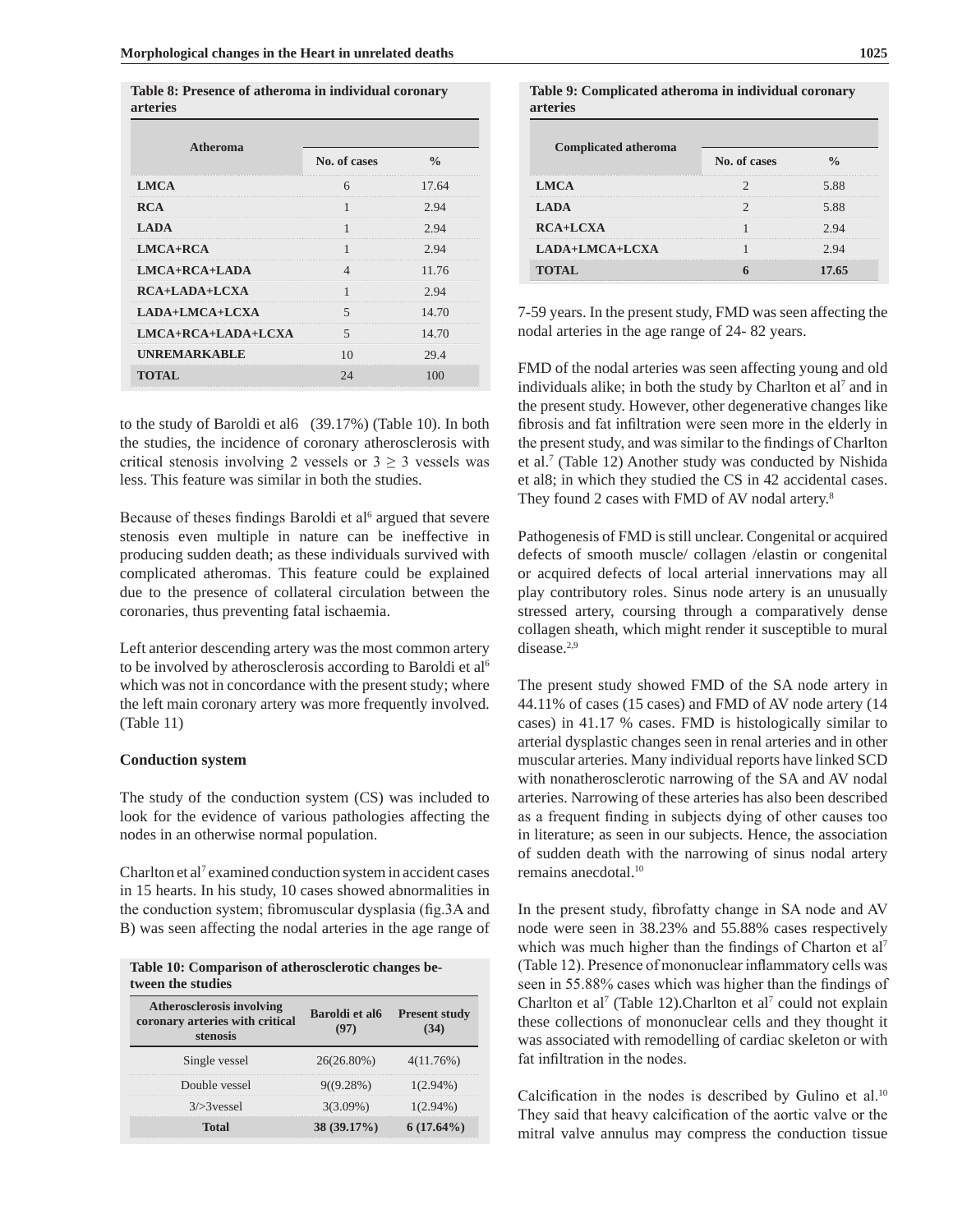| Table 11. Involvement of colonary afternes |        |                                          |
|--------------------------------------------|--------|------------------------------------------|
| <b>Coronary artery involved</b>            |        | Baroldi et al <sub>6</sub> Present study |
| Left coronary                              | 40.21% | 51.76%                                   |
| Left anterior descending                   | 86.60% | 47.05%                                   |
| Right coronary                             | 73.20% | 32.35%                                   |
| Left circumflex                            | 53.61% | 35.3%                                    |
|                                            |        |                                          |

# **Table 11: Involvement of coronary arteries**

| Table 12: Comparison in the pathology of the conduction |  |
|---------------------------------------------------------|--|
| system in the two studies                               |  |

| <b>Charlton</b> et<br>a <sub>17</sub> | <b>Present study</b>           |
|---------------------------------------|--------------------------------|
| Present study                         | 51.76%                         |
| 86.60%                                | 47.05%                         |
| $5(33.33\%)$                          | 15/34<br>$(44.11\%)$<br>SAnode |
| 53.61%                                | 35.3%                          |
|                                       | 13/34(38.23%)<br>SAnode        |
|                                       |                                |
| $2(13.33\%)$                          | 19(55.88%)<br>AVnode           |
| $4(26.66\%)$                          |                                |
|                                       | 4 (11.76%)<br>AVnode           |
| $1(3.22\%)$                           |                                |
|                                       |                                |

or extend as calcific deposits into central fibrous body and conduction tissue. Calcification was seen in 11.76% of cases in the present study (Table12).

# **Malarial myocarditis**

Two cases of malarial myocarditis were seen in the present study. Both the cases had disseminated malaria which had involved other organs like liver, spleen, lungs and brain and



*Figure 1: Grade V atheroma obliterating > 90% of the lumen with dense inflammation (HE stain, X40)*



*Figure 2: Grade VI atheroma with an attached thrombus and complete obliteration of the lumen (HE stain, X20)*

was caused by plasmodium falciparum. The myocardium showed numerous capillaries plugged with parasitized red blood cells (RBCs) leading to focal ischaemic changes.

Malaria is still widespread in tropical countries like India and is associated with high morbidity and mortality.3,11 This mechanical blockage of capillaries leads to ischaemic cardiomyopathy and induces 'toxic effects' which also plays a significant role in this pathophysiological process;



*Figure 3: Eccentric fibromuscular dysplasia of AV node artery with fat infiltration (HE stain, X400). B. Masson trichome stain*